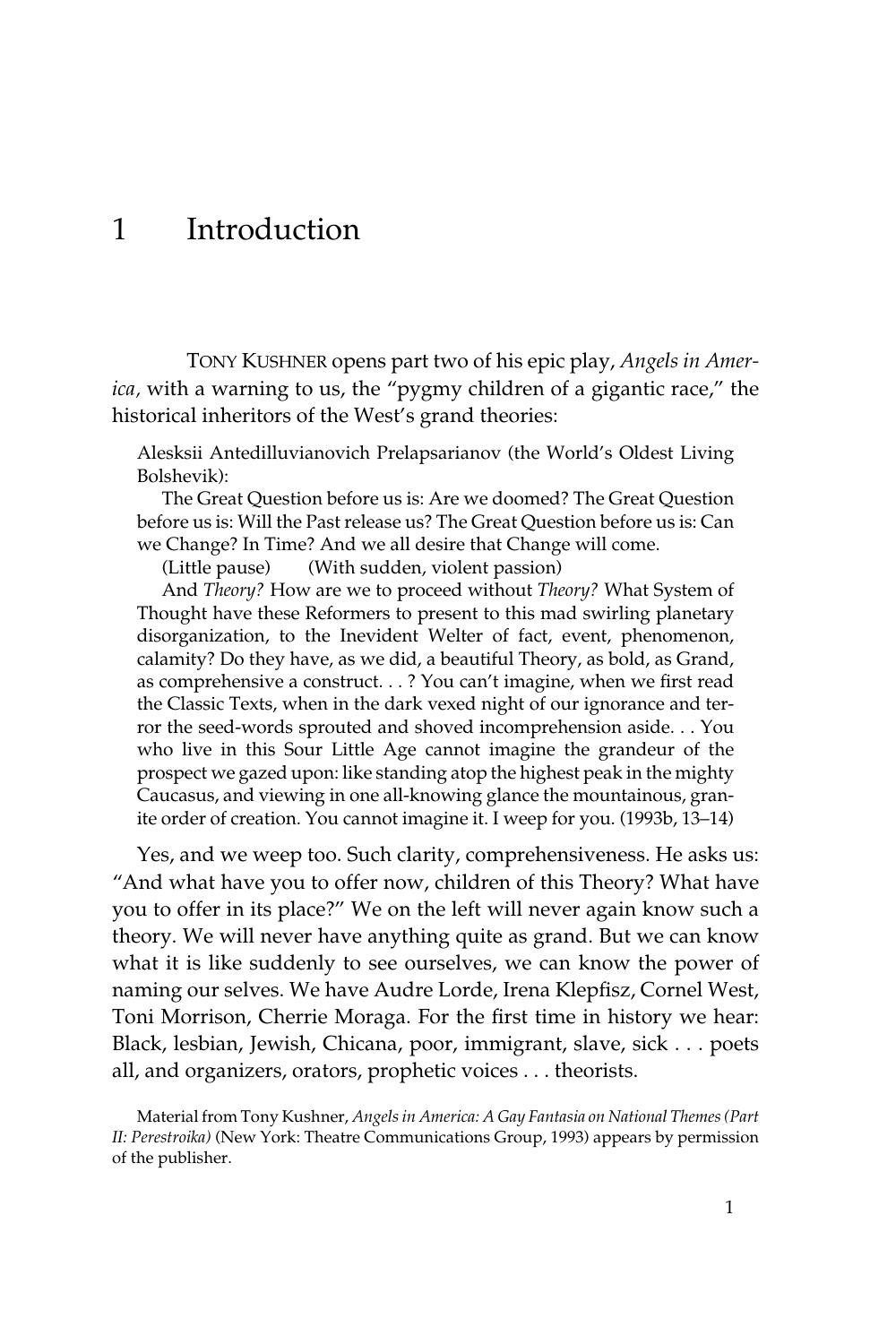#### 2 CHAPTER 1

The play's ancient, blind, and fragile figure continues:

Change? Yes, we must change, only show me the Theory, and I will be at the barricades, show me the book of the next Beautiful Theory, and I promise you these blind eyes will see again, just to read it, to devour that text. Show me the words that will reorder the world, or else keep silent.

If the snake sheds his skin before a new skin is ready, naked he will be in the world, prey to the forces of chaos. Without his skin he will be dismantled, lose coherence and die. Have you, my little serpents, a new skin? (1993b, 14)

Here is Alesksii Antedilluvianovich Prelapsarianov on stage. He and his bold theory are withered and broken. How are we to respond to such a display? How are we—inside the theatre as Kushner's audience and outside the theatre as Prelapsarianov's "little serpents"—to respond to such a challenge? Kushner offers us a possible alternative to the Bolshevik's call for order through a grand theory. True to *Angels in America*'s subtitle, "A Gay Fantasia on American Themes," Kushner offers us phantasm. From on high above the stage, with a crashing sound, an Angel appears to address a potentially new, "thirty-something" prophet. The Angel bellows:

"The Great Work Begins: / The Messenger has arrived."

She is speaking of Prior Walter. He is on stage lying in a bed. He's a gay man living in New York City. Prior Walter has aids. He's annoyed with the descending Angel. Prior's opening line, after the grand speech by the Bolshevik, after the grand announcement by the Angel, consists of two words:

"Go away."

Did you want him to say something else? What else could he say? At the Christian millennium, he is sick and tired, alone and afraid. After the death of grand theory, after the death of the telos, god, pure reason, the dialectic of history, Prior Walter has been abandoned by his lover, he has AIDS, and he has as little energy for a new prophet as he has to be one himself. For us, Prior Walter's experience may be prophetic, but he *by himself* does not have to be a prophet. This is not the "new skin" that we need. Why? Because so many of us are in this together. Prior Walter is not in struggle alone. We each can contribute to a new politics and to a new political era. Because there are political *movements,* and there are possibilities for *joint* action on a variety of scales.

During the 1950s in the United States, Black men and women walked *together* down Main Street, through their own towns run by white people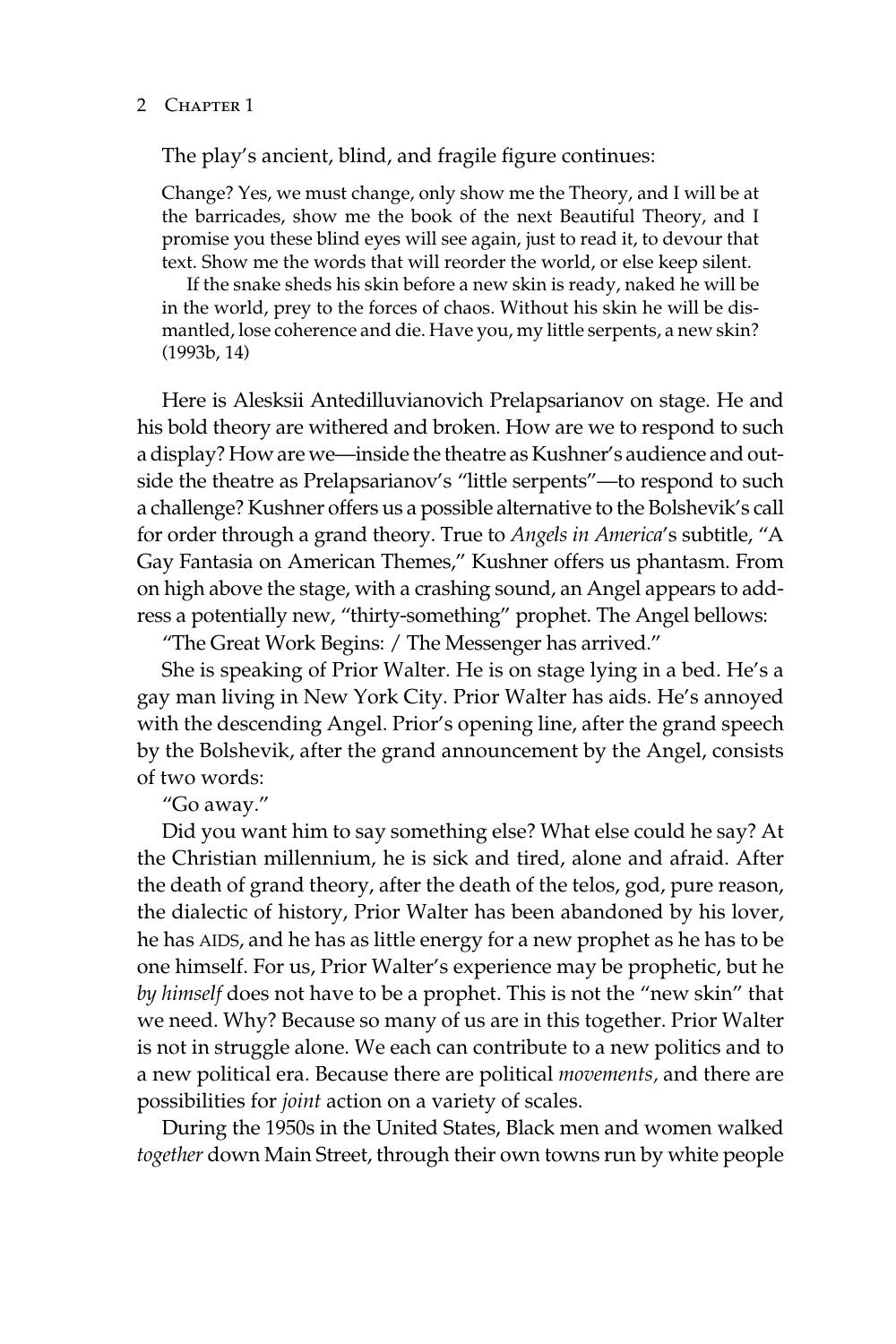who mostly hated them. They insisted, "We will be treated with dignity." And then other women and gays and lesbians and other people of color marched through *their* towns and said, "See me and treat me with dignity." And young people said, "I will not kill." And together these groups saw that there were many connections between their oppressions and a system that drafted boys to die in an unjust war. These brave people may not have had a grand theory, but they had many compelling ideas: about freedom, and justice, and what democracy ought to stand for.<sup>1</sup>

Empowered with these ideas, marginalized groups in the United States began to act, to take action in historically unprecedented ways. More and more people were talking about "the movement," "true needs," "the people," and "participatory democracy." In the 1950s and 1960s, activists did not have a new set of "great works" to replace the ones Prelapsarianov had relied upon. Activists used vague reference points, searching for language, concepts, analytical frameworks, and strategies.2 In the early stages of 1960s radicalism in Berkeley, a favorite slogan was even "the issue is not the issue" and in 1963 Betty Friedan had to name "the problem with no name." Melanie Kaye/Kantrowitz (1992, 198) reminds us, however, that in spite of the work of the sixties generation, today activists still often find it difficult to choose an appropriate and effective course of action because we are still at the beginning of a new kind of political movement in the making. She and Johnson Reagon (1983, 368) write about our insecurity, fear, and skepticism. They say that we are stumbling and we will continue to do so, but that we must take the next step and we will learn as we act.

Thus, Maria Lugones and Elizabeth Spelman, heirs of all these people who took to the streets, are able to say: "Have We Got a Theory for You!" In an article subtitled "Feminist Theory, Cultural Imperialism and the Demand for 'the Woman's Voice,' " one Hispanic and one white/Anglo woman build theory, even as they challenge it, through dialogue that is committed to honest attention to identity, power, and oppression. Here they tell us that "it matters what is said about us, who says it, and to whom it is said" (1983, 573). Alesksii Antedilluvianovich Prelapsarianov, we do not offer you a grand, all-encompassing theory . . . but we do have a theory for you. It is the people at work in ACT UP (AIDS Coalition to Unleash Power, an AIDS activist organization) or the Piedmont Peace Project (originally organized as a grassroots effort with African Americans and poor whites in South Carolina) who, even as they stumble, are giving us a theory.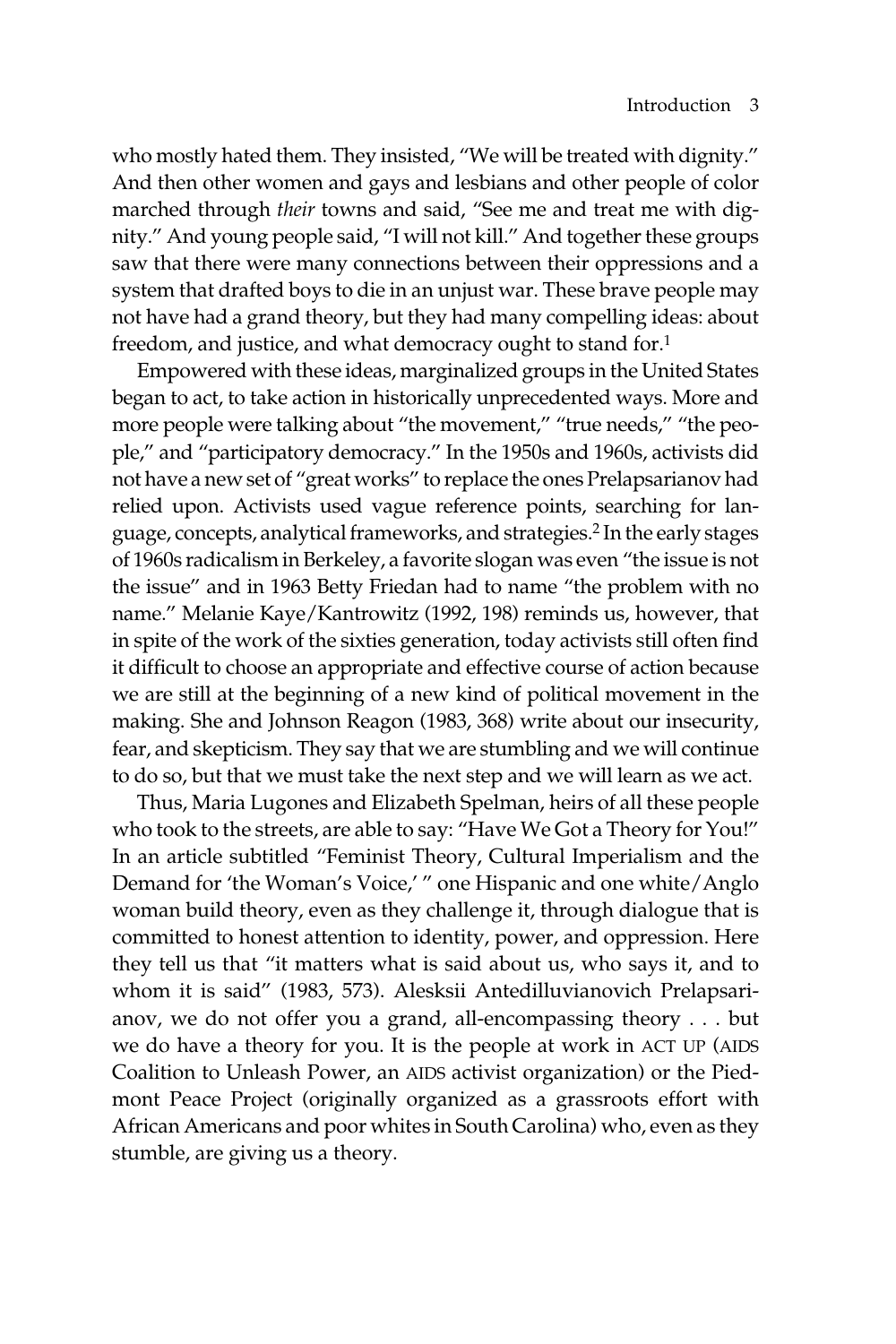#### 4 Chapter 1

In doing so, we might ask, are these activists out to obliterate the ideas and likes of Mr. Alesksii Antedilluvianovich Prelapsarianov? Although some might take Kushner's portrayal of the decaying soviet representative as a well-worn U.S. condemnation of socialism, it might better be understood as a constructive criticism of the Marxist/Leninist version of bolshevism. The theory I argue being developed in the streets by activists and grassroots organizations such as ACT UP is seen by them not as displacing Marx's ideas, exactly, but in many ways as much of a serious and much-needed critique as it is an enhancement.

It is a central assumption of this book that theory, the systematic analysis of ideas, is essential to coherent and effective political action. But despite the old Bolshevik's warning about the need for theory before action, the ideas and work of the 1960s political activists in the United States have created a new brand of theory. Diversity-based politics today stimulated by those on the margins of society is suggesting a relatively coherent form of new democratic thought. A renewed attention to diversity within the broader (U.S.) American arena has stimulated much work to reconceptualize difference. Activists, scholars, news commentators, and average citizens who may sit on a local school board are increasingly realizing that the common equation of difference with "other" has too often led to, and provided a justification for, oppression. We could say that at the root of the various moves toward what some have even termed multiculturalism<sup>3</sup> is the assumption of a celebration of our differences. Many of these politically salient differences are currently understood as created and nurtured through our various and intersecting communities of identification. Thus, the emergent democratic theory with which this work is concerned is a theory informed by diversity. This theory attends to issues of concern generated in the critical explorations, and in the shifting representations, of our diverse cultural identities.

Having said this, let me be clear: throughout this book I presume the importance of economic equality and issues of fair distribution. Without a fundamental transformation in the economic system no politics in this country can truly earn the right to be called democratic. By focusing on diversity politics I intend, however, to compensate for a previous omission of the political roles of difference and community-based identities in many earlier democratic and radical economic theories. Diversity politics is necessary to push us in our democratic pursuits, and it is necessary if we want to deeply challenge economic inequalities.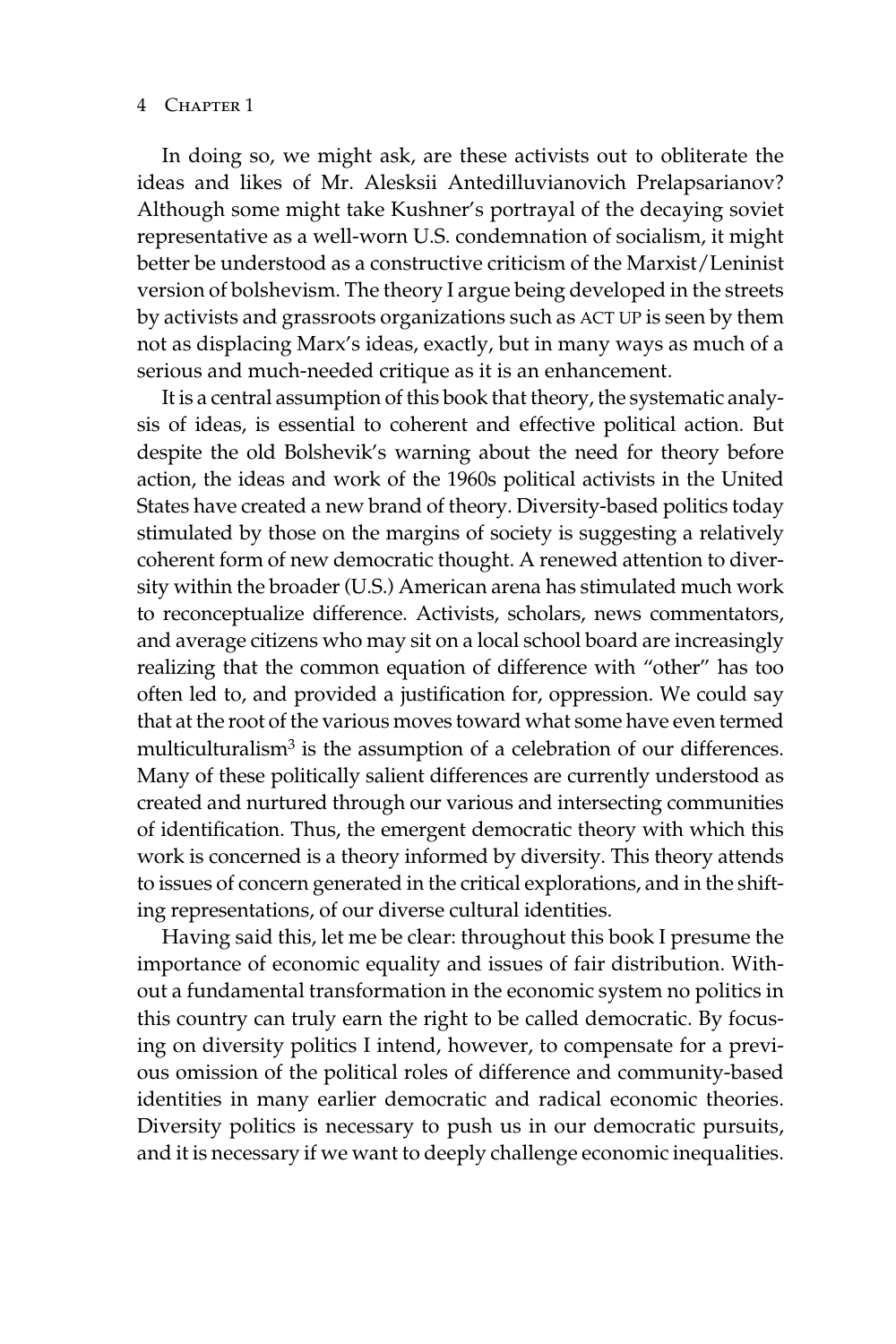A radical democratic theory ought to be able to explain and to help make possible fundamental social change. Social transformation is not, however, a simple and straightforward matter. People do not just get a great idea, initiate change, oust the old paradigm, and slide into a new way of life. The fiasco that ensued during the 2000 U.S. presidential election had the nation and the world focused on the inadequacies of our electoral system. We saw for the first time in the major media that politics as usual does not even include a full, partisan-free counting of the votes cast by the bare majority of eligible voters who vote. We saw U.S. citizens in Haitian neighborhoods and numerous other minority precincts turned away from the polls. With concerted energy average citizens and elites struggled to amend the system. The flurry of activity, the numerous court cases, the constant media analysis, produced little in the way of meaningful discourse or structural change in a system plagued with inequality and discrimination. But even this is not the end of the story. Demonstrations at both the Democratic and Republican conventions were the largest we had seen in more than a generation. They gained strength and organizational momentum from the large protests of the World Trade Organization conference held earlier in Seattle. New groups and coalitions sprang up. Leftist third-party candidates such as Ralph Nader and Socialist Party candidate David McReynolds helped to revitalize activist energy. Votes cast for Nader, however, also made up more than the difference that ushered George W. Bush into the electoral college lead which made the confusion in Florida matter at all. Activists have learned not to expect linear developments. The question is how to continue to do our work and reevaluate our situations whatever the circumstances and whatever the setbacks.

On a less grandiose scale, if we pay careful attention we find that possibilities for change are created with surprising frequency. Sometimes, however, in what feels like the blink of an eye the most inspiring and radical call for action becomes a Madison Avenue marketing strategy to sell us more useless products. We need to recognize that change occurs on many levels simultaneously. Some changes will have a definitive role in the lives of ordinary people, lightening their burdens. Some of these changes can also create new problems; others can create new mechanisms for older oppressions. Even as capitalism often succeeds in commodifying newly rising voices from the very margins of society, I will argue that democratic theorists can utilize the insights and methodologies of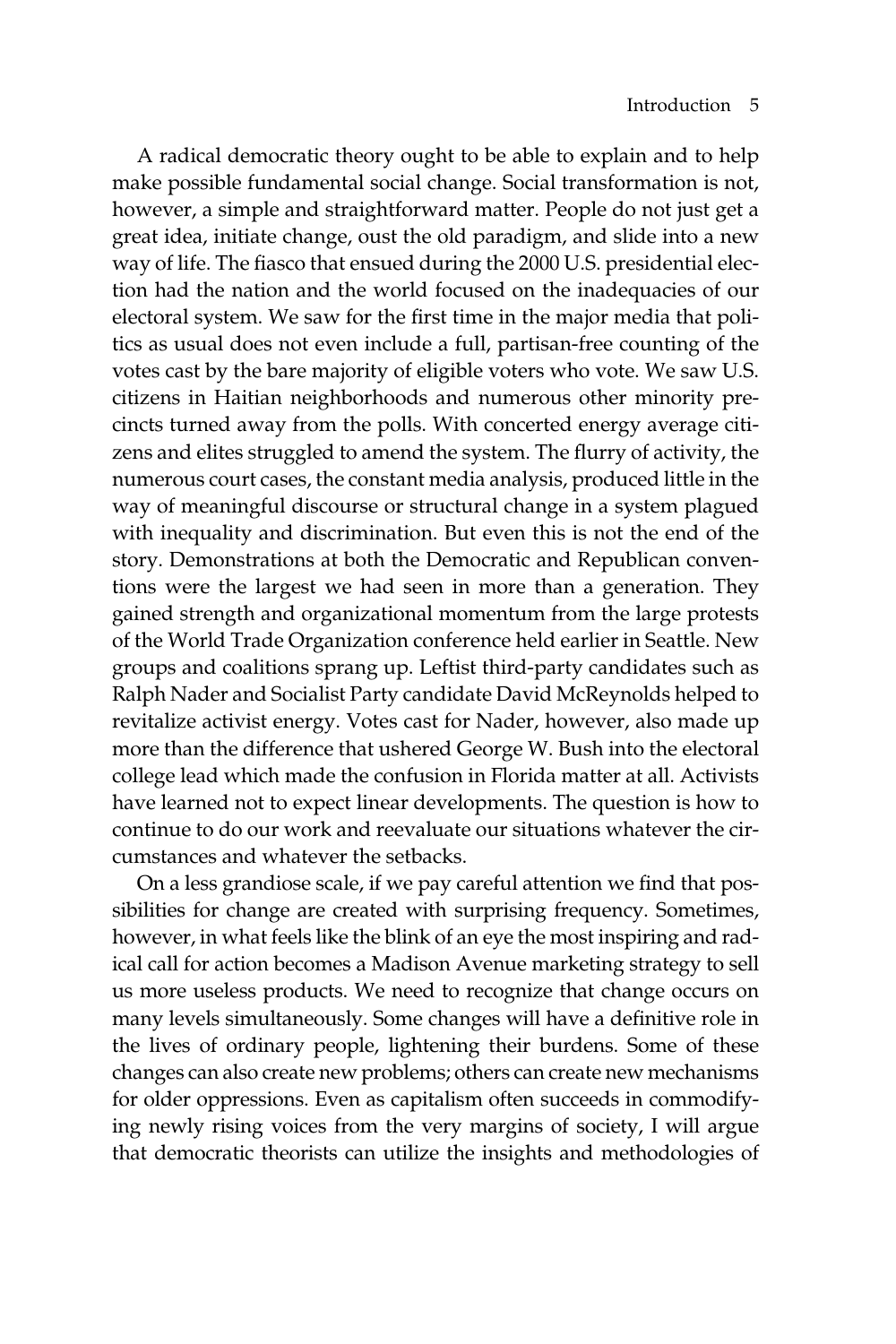diversity-based politics in their vigilant critiques of oppression.<sup>4</sup> I wonder, however, if we can push things further. I wonder, how may diversitybased theory resist and disrupt such potential commodification?

Part of the answer lies in the fact that this *theory* has an interestingly reciprocal relation to activist *politics*. This new democratic theory may be understood in the praxis tradition. Put most simply, praxis refers to theory informing and guiding action as it is created in the processes of, and critical reflections on, action itself. This emergent political movement is open-ended, to be tailored for specific needs as they arise. It is also structured, having both parameters and purpose. This book itself is an attempt to keep the theoretical discussion connected to activist politics. It is also an attempt to offer the tools of political theory to those involved in the concrete workings of democratic practices. I hope that by offering these tools this book can help keep the talk and the work of diversity politics grounded in self-critical, radical aspirations for democracy. As Eloise Buker writes, "Hollow abstractions are used to affirm such issues as diversity, freedom, equality, and fairness without giving them sufficient content to even make conversations about them meaningful" (1999, 5). This book is intended to help us think clearly about the content of such concerns, keeping our thinking about and our acting in diversity politics meaningful.

Over forty years of grassroots activism, along with new research and interpretation by women, people of color, those with disabilities, poor and working-class folks, and various sexual minorities, have heightened our critical awareness of issues related to identity. These concerns are by no means new in Western political thought. Plato, for example, challenged his contemporaries with unorthodox ideas about women's capacities, considered foreigners to be less enlightened than Greeks, and felt homosexual love between men to be the highest form of love. However, since the social movements of the sixties, identity politics has become a distinct method and theory of politics. This newer form of engagement with identity issues in politics fundamentally transforms more traditional approaches to identity. Diversity politics from the margins has yielded new analyses of canonical, male, and privileged thinkers. In the process, diversity politics has also uncovered the historical writings of some women, nonwhites, workers, and gender/sexual boundary pushers.

What is most new in this post-1960s mode is that nondominant groups are speaking for themselves. Previously, much of what we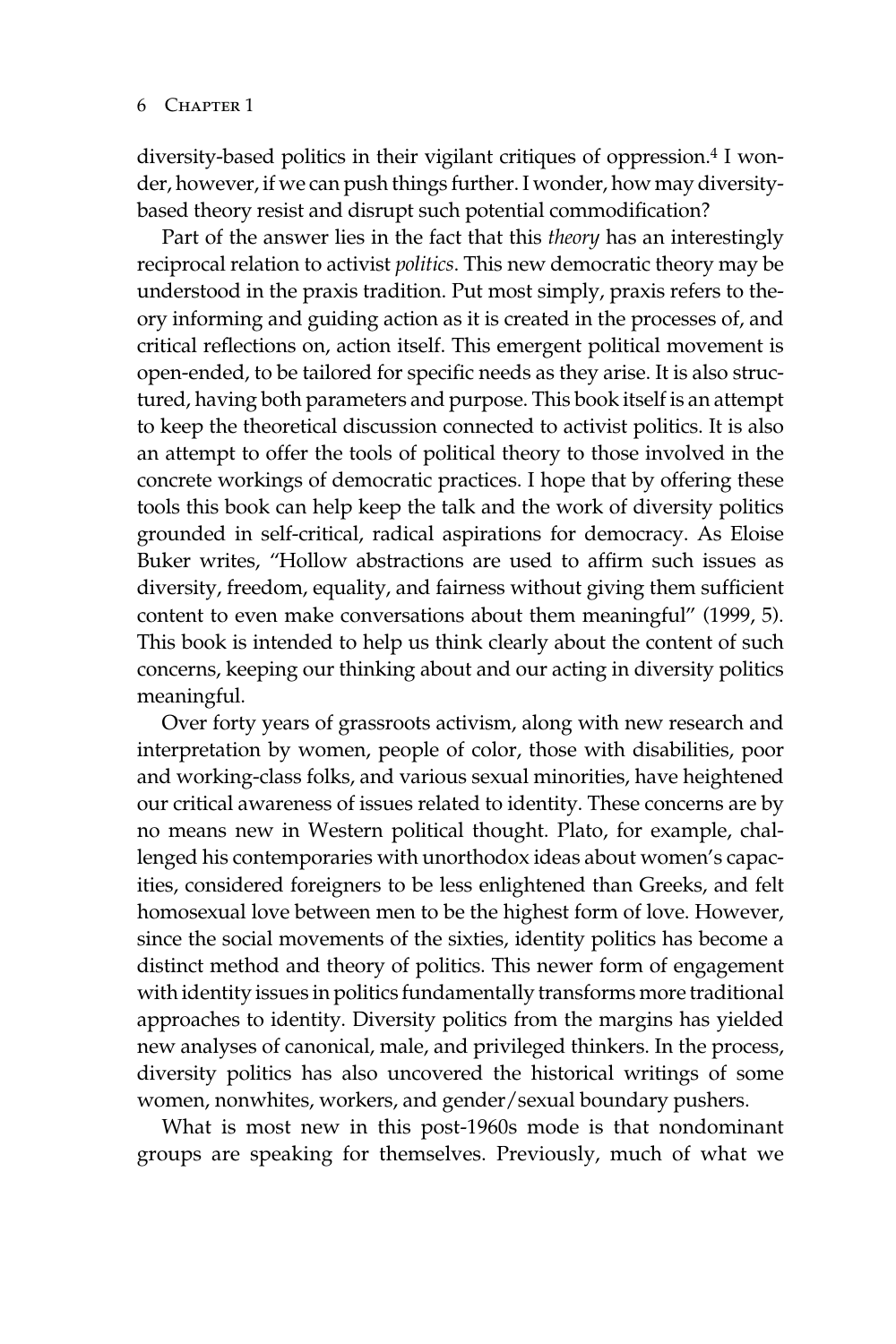learned about the lives and ideas of marginalized groups was told to us by members of dominant groups. The differences between the two show us clearly that who speaks matters. Scholars and activists from marginalized groups are now increasingly setting the terms of their inquiry. Over time new kinds of discussions are taking place, locating power and modes of resistance in more nuanced understandings of human relationship and political practices.<sup>5</sup>

Also new is that the point of marginalized groups speaking for themselves is to help set the terms of their own enfranchisement. Previously, when dominant groups called attention to nondominant groups, it often served to further solidify their status as "other" for the purpose of exclusion. At times open-minded citizens called for tolerance. Now democratic thought coming from the margins claims that toleration is not enough.6 During periods of liberalization, the main model for reform aiming at inclusion presupposed that the "others" could and would assimilate to the hegemonic style, rather than allowing for reevaluation and change of the older, dominant fashions.7 The pressure to assimilate remains strong, but the point of different forms of multiculturalism is to recognize and problematize such pressure as part of a movement of resistance and creativity. Those who have been disempowered are approaching their work in various arenas of political life with the goal of transforming those arenas as they gain access to them.

Although there is much written work on related trends of diversity, identity politics, and multiculturalism, scholars have not made a sufficient effort to bring this developing body of thought together. Despite differences among thinkers and practitioners, as well as the fact that this new mode is still emerging, we need to lay out (for theorists and other academics, students and activists) the basic parameters of an emergent form of diversity politics from the margins as democratic theory. If we have a clearer understanding of this new mode of democratic politics, then those working on diversity issues, whether in academia or on the streets, will be able to grasp its impact and direct their analyses and energies. Further, those working in the field often have trouble formulating coherent responses to critiques of a community-based politics of justice that challenges presumptions about the safety of distance, self-reliance, rational cost-benefit analysis, and neutrality. Even as activists still claim to be in need of a theory, too much of (U.S.) American democratic thought has gotten divorced from the concrete struggles that citizens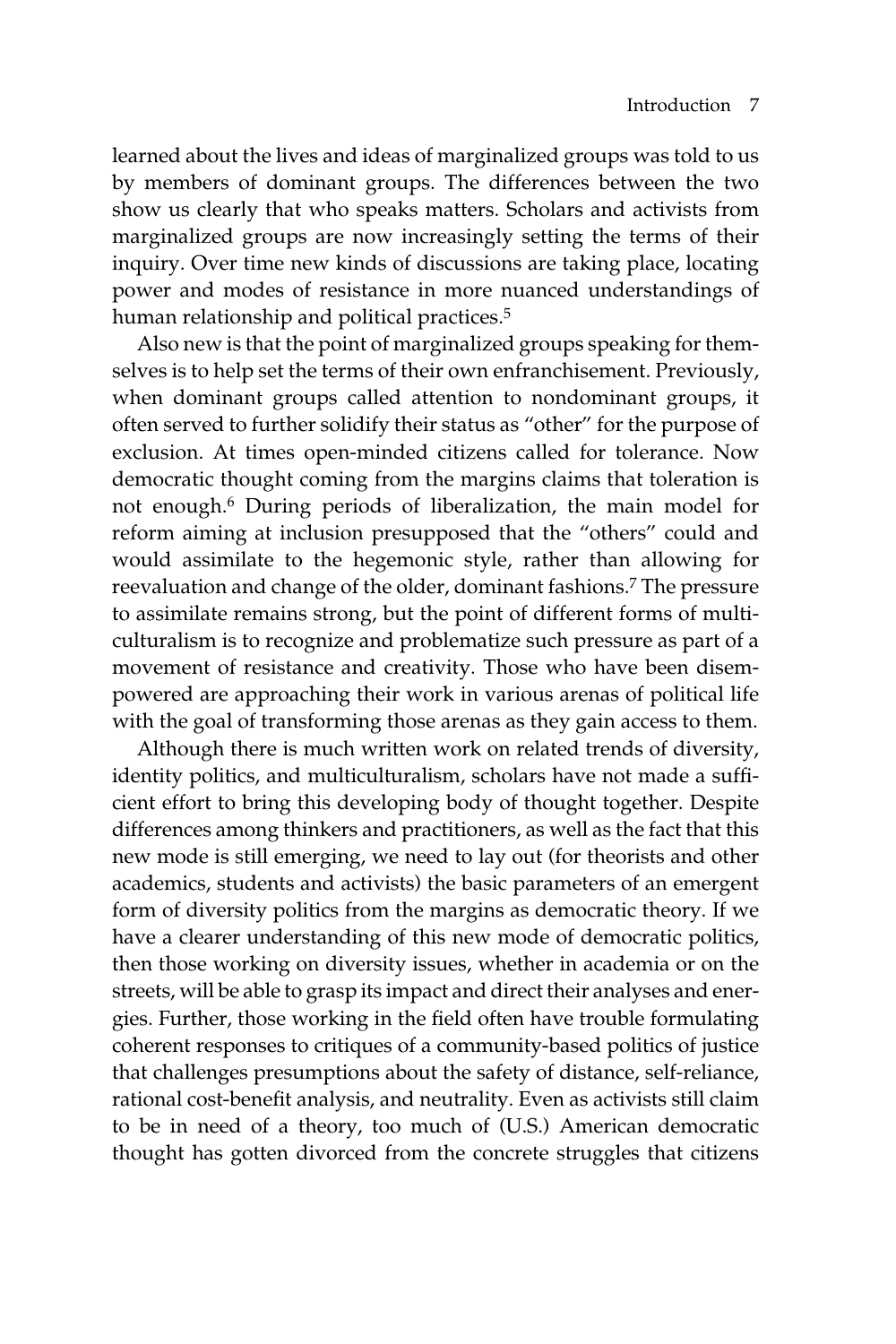face. This will not do. Democratic theory ought to serve democratic actors.

In articulating his vision of a Black identity politics as part of "a new progressive Black politics anchored in radical democracy" Michael Dyson (1995, 101) explains his project as seeking "to accent the emancipatory elements of political practice, signifying a broad emphasis on popular participation in the affairs of the citizenry." "For me," he writes, "radical democrats view issues of race, gender, sexuality, the environment, the workplace, and the like to be crucial spheres where the negotiation over identity, equality and emancipation takes place. My radical democratic principles commit me to a relentless quest for the sort of political behavior, economic arrangements, and social conditions that promote a full, productive life for the common citizenry" (1995, 197–98). Drawing on Dyson's vision, as a work in political theory, this book is intended to help us as citizens and/or members of a national community to utilize the lessons and methodologies of diversity more effectively as we work to overcome identity-based and intersecting oppressions. In the process, theory can help all those interested in exploring and establishing alternative social relations.

In this light, I found early on in my explorations that multiculturalism at its best asks us to acknowledge and explore our own identity and its constructed and multiple nature. What does it mean to say that I am a woman? How does the fact that I am Jewish change the practices through which I am gendered female? How does taking my class position, my sexuality, and my abilities seriously in politics highlight the ways that gendering some humans as female has changed over time? This is a politics that acknowledges certain cultural aspects of our lives together, and recognizes the group-based nature of contemporary social movements. In this way of understanding ourselves we see that no one has a single cultural form of identification, regardless of what individuals may prioritize at certain times. For example, one may benefit from male privilege in a sexist society, but be denied other access to privilege and social dignity due to the simultaneous workings of racism, classism, homophobia, anti-Semitism, and ableism. A person may choose to associate with a particular community as a grounding from which to innovate cultural forms and do politics even as that community will have diversity within it. Each of us has numerous points of reference in identity politics. Therefore, multiculturalism as a theory and practice is as much about acknowledging and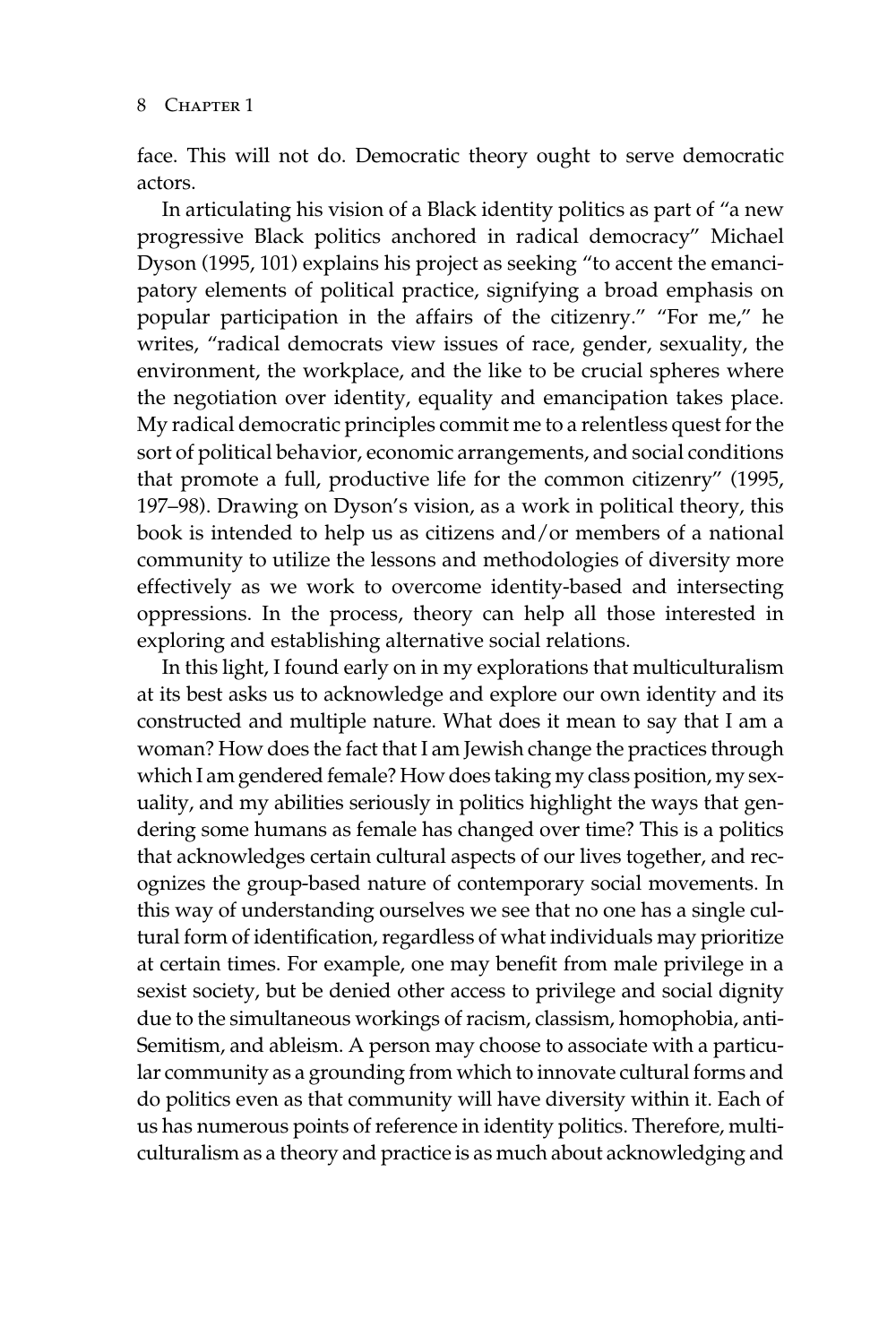working from the multiplicity of our communities in national politics as it is about multiplicity within communities. It is also, therefore, concerned with intersections across communities as well as the simultaneous and mutual constitution of various communal identities. In the following chapters I will explore more specifically what such a vision offers. For now, we can say that doing well what some call multicultural politics necessitates critically engaging in cultural forms and doing the politics of even one identity community in a multiply situated manner.

An historical example might best serve to demonstrate this point. AIM, a post-1960s movement of Native Americans, strove to reclaim native lands and to end harsh conditions on reservations, to secure tribal fishing rights, to protect tribal forms of spirituality, and to end general stereotyping and discrimination against Native Americans. Working with other First Peoples in the United States, "American Indians" worked to publicize and end forced sterilization of Native women and the horrific practice of stealing Native babies to put them on the illegal "white" adoption circuit. In these efforts, AIM and other groups engaged in activist politics by and on behalf of First Peoples in the territories governed by the United States. From the outside, U.S. government officials often saw "Native Americans" as a singular group with a specific laundry list of interests. Inside the movement, however, activists came from many different tribes. Respecting and working with tribal differences was also therefore important for the movement. Engagement with AIM or other such groups was often the first time many activists had worked with members of different tribes, or worked on behalf of a "Native American" collectivity at all. Further, historical differences between full-bloods and half-bloods and between different genders also played a significant part in what AIM did and did not accomplish. As AIM women came into contact with non-Native women activists and feminists, new political ideas and methods, tensions and insights emerged in both the broader Anglo-feminist movement as well as within Native American political movement. There are times when one's Apache identity is most important, times when being a half-blood most consciously affects your struggles for enfranchisement, times when being a woman in overlapping —though differently—sexist societies takes center stage. Multiculturalism as a coherent democratic theory can help us learn that we do not have to leave parts of ourselves at the door when engaging in activist, identity-informed politics. As we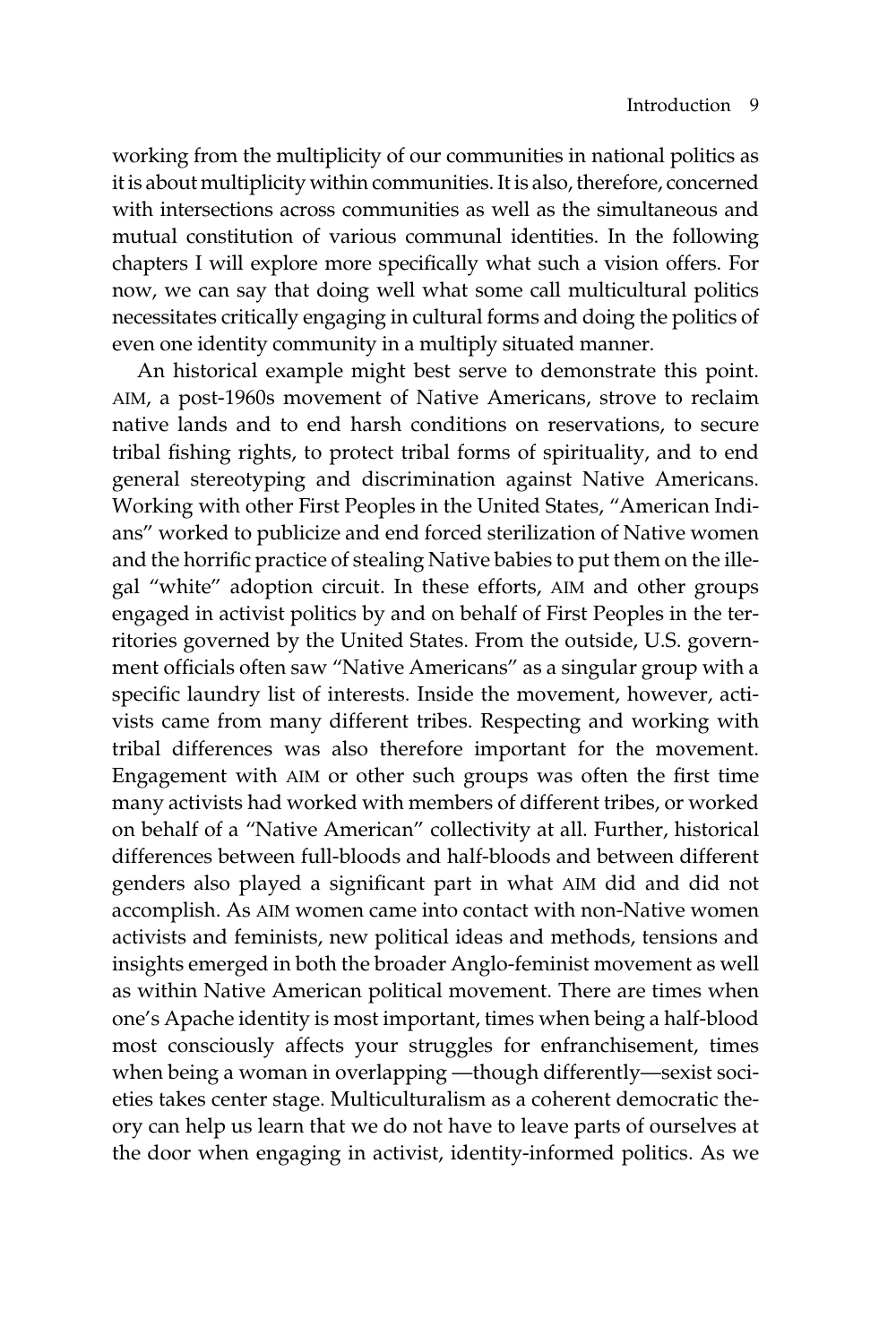hone our skills as theorists of diversity, we can more fluently engage with shifting and multiple communities and political movements as members of multiple and shifting groups ourselves.

If multiculturalism is also often referred to as identity politics, then we must remember that it is about identities and it is about politics. Multiculturalism brings our critical eye to examining what factors of human experience are considered politically salient in any given cultural and historical context. Why are certain aspects of identities *politically* important in our era and culture? How and why have the terms of what is salient changed and to what ends? Diversity-based democratic theory thus questions and seeks to articulate the ways that different aspects of our identities situate us differently in power relationships over time. Now, for us in the United States, it compels us to ask what we ought to expect of citizens and others from nondominant groups in a democratic polity, and what we ought to be able to expect from those in dominant groups in our particular social context. Fluency with lessons of diversitybased democratic theory can enable us to negotiate the ways in which we are often multiply situated with respect to power given the multiple aspects of our historically situated and politically salient identities. Through the processes involved in such negotiations, we see that much in multiculturalism—as an emergent political theory—is reinterpreting such long-held core concepts as citizenship, justice, public space, equality, and freedom. Through this new attention to diversity, activists and scholars are also reviving old debates about, for example, the motivation in, and point of, politics. In addition, we find that those exploring issues of difference are often pushing historic debates forward and introducing new terms such as "cyborgs," "needs," "minoritizing and majoritizing," and "mestiza."8 In this book we look at what minority communities mean when employing such terms and what these concepts might have to offer a new democratic theory.

## Methodological Notes

In this book I propose to set out the basic parameters of an emerging diversity-based democratic theory. Methodologically, then, I am interested in articulating an alternative democratic theory from the views, contributions, and experiences of those historically on the margins of society as well as those with whom they stand in solidarity. What might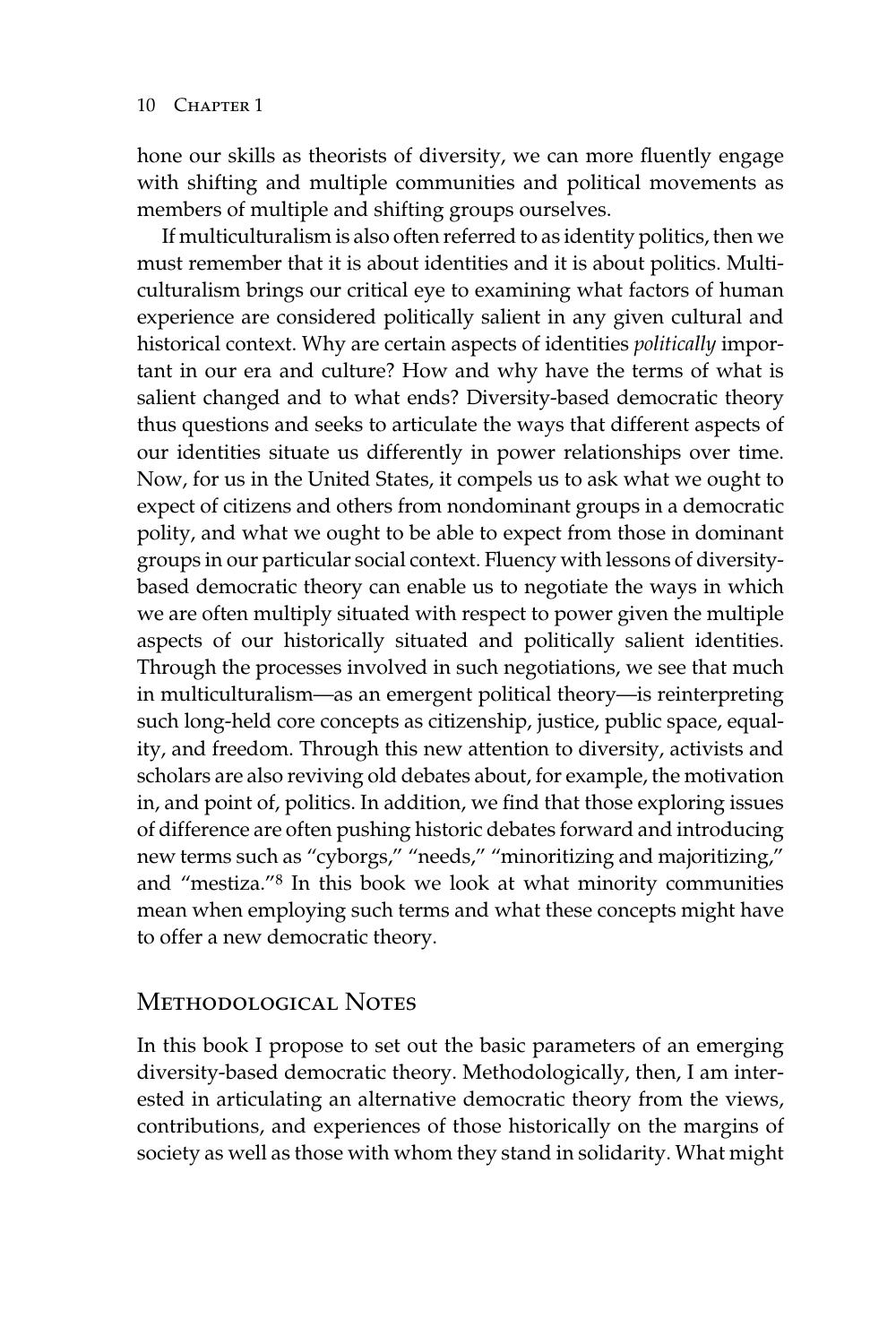it mean, though, to theorize democracy specifically from the margins? Generally I understand working from the margins to indicate a sensitivity to the views, concerns, and aspirations of those on the margins of society and attempts to attend to these.

Activists and scholars have been demonstrating how previous socalled democratic theories written by privileged men served to exclude women as a group and numerous minorities from public participation in social governance.9 They have shown how those forms of political philosophizing served to justify and also to reinforce the concrete oppression of these groups. Drawing on their work, we see that once we can articulate that concrete political problems of marginalized groups in societies classified as democratic are internally related to the form, and role, of the theories prevalent in those "democracies," we can understand such theories as problematic and in need of attention. But what kind of attention is still needed? What are some alternative approaches available to us that might help us develop further critical perspectives on, and present challenges to, such theories so intimately connected to oppression?10

One way to approach this project is to say that if women and oppressed minorities have been left out, let us include them. Philosophically, let us get beyond definitions of women, peoples of color (including Jews in this case), and homosexuals that essentialize them, for example, as extra-passionate, or too interested, meaning also that they are irrational or not capable of cool discernment. In the public face of the United States in this new (Christian) millennium, we all know that women and racial/ethnic/religious/gender/sexual minorities are not essentially idiots, in Platonic terms, so these groups can be included among those fit for democratic frameworks historically defined. The problem with this view of inclusion is, of course, that it retains the historical model that is problematically raced and sexed. Although we might find many useful aspects of the historical definition, a solution of enfranchisement that extends the historical category, intact, to cover previously uncovered groups does not sufficiently challenge the original model. In fact, it "covers" too much; that is, it covers *over* the distinct experiences of those marginalized that may destabilize the historical category and suggest alternative characteristics we now may wish to incorporate into our view of democratic membership and participation. By positing that we can include women, for example, into a theory that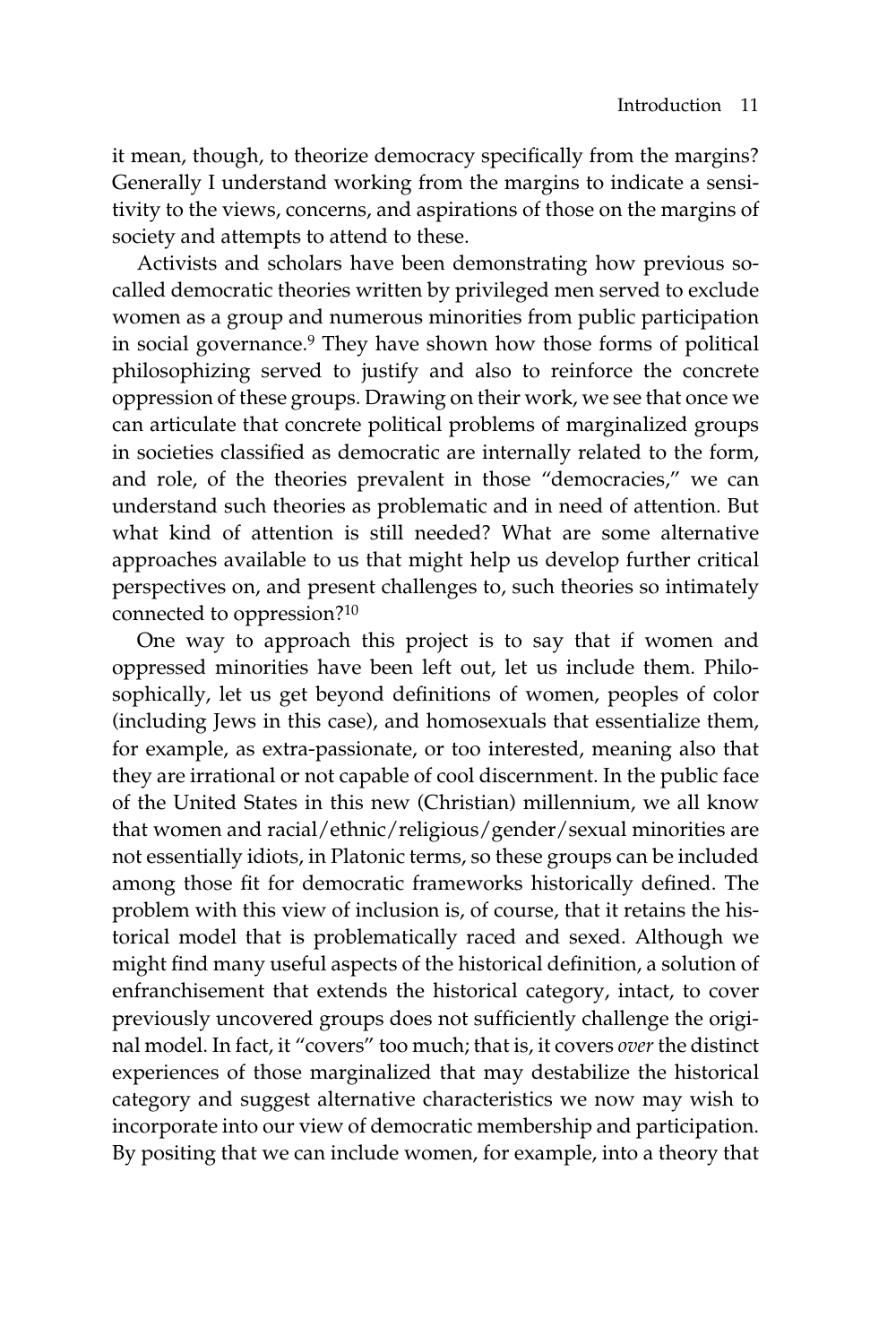has been patriarchal historically ensures the continuation of patriarchy, even if now in a new form.

A second approach is to work through critique. On the one hand I could offer a critique from within, showing that one theory or another contradicts itself and therefore fails to deliver on its promise of democracy. On the other hand, I could come from outside the traditional theories to write critically about how elite men have created women and certain minorities as outside their definitions of citizenship and enfranchised members of democratic polities. The goal in this case would be to explore these traditional theories further, but now naming them as patriarchal, classist, racist, homophobic, ableist, anti-Semitic. In this case I would come to understand these theories better but in such a way that I do not ultimately accept their promise of democracy. Instead, I expose the falsehoods or hypocrisies entailed in their promises. Doing so can be very helpful for developing an alternative democratic theory. I will, however, address a drawback of this approach below.

As a third option, or even along with the above, I could work to challenge the elitist theories by directly destabilizing some of their categories, such as common distinctions between public and private. Whereas it is characteristic of Western patriarchal theory to place women as a group and many minorities in a sphere it deems outside politics, I could demonstrate that the experience of marginalized minorities and of women as a group actually is, and has been, political because the process of privileged men's defining these experiences as nonpolitical is itself a political act. This clarification ought to be helpful for activists. In all, however, these three responses leave me dissatisfied.

In the exploration of a new mode of democratic theorizing that I attempt in this work, I do not want only to understand the canonical views, to further the critique of theories that result in and/or defend oppression, or to show that elite men's acting on women and marginalized subcommunities makes them political. These are worthy methods that I will utilize at times, but for the purposes of this book as a whole they do not define my project. As described, each of these approaches remains defined in terms of the ideas and actions of privileged men. Each of these responses takes elite men, their views and experiences, as primordial. I wish to explore an alternative because I understand the liberatory potential in the various versions of the multicultural project as rooted elsewhere: here, what is primordial is groups at the margins.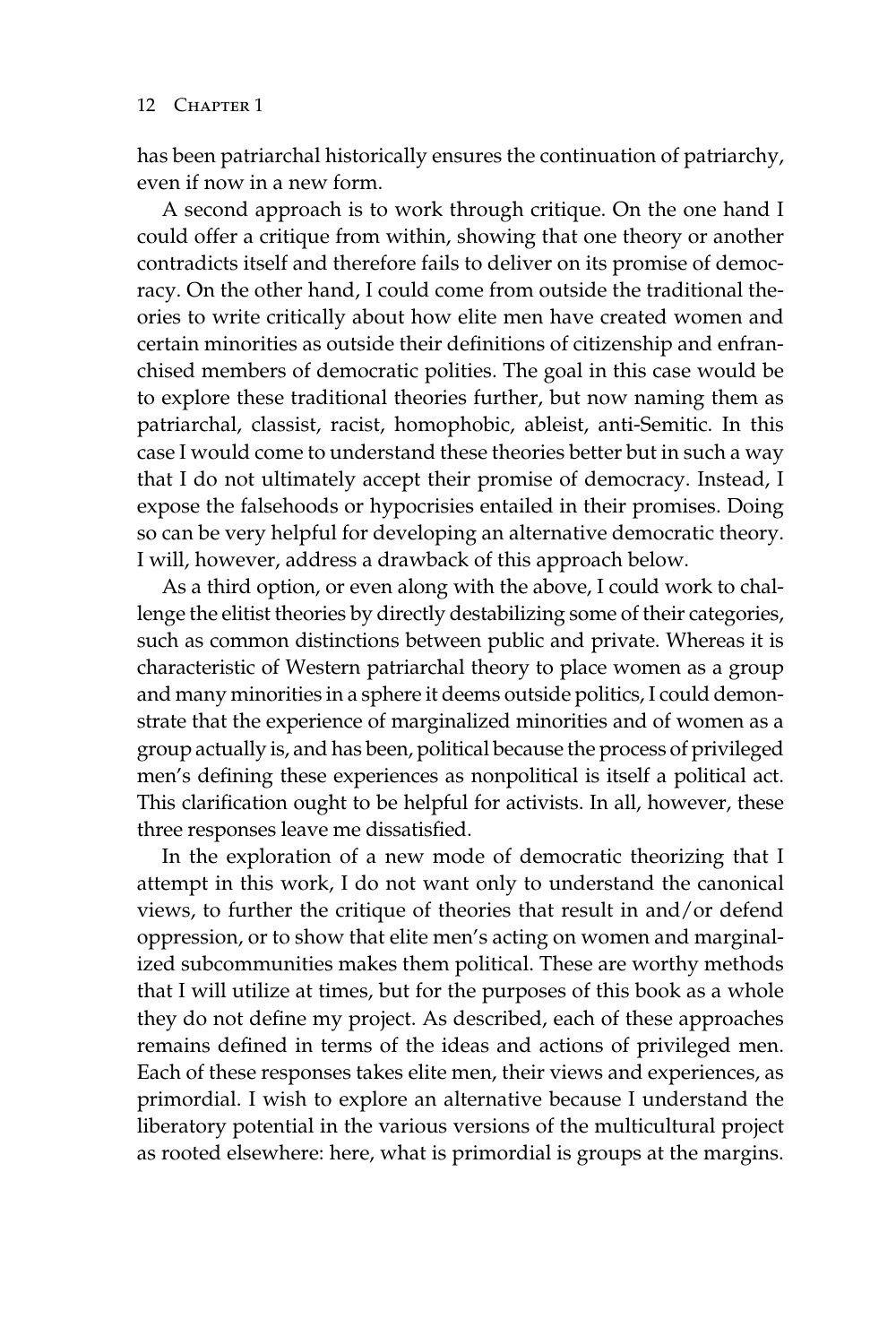In order to "theorize from" this place I begin with a concern for women and members of other groups that face oppression. I begin with a sensitivity to our lives. I begin with a commitment—which emerges from our lives—to overcome these oppressions to the extent that we can as we go along, and in a way that remains sensitive to our experiences, needs, and aspirations.11

I want to hear from the lives and ideas of diverse communities to see what these might have to tell us about a different sort of politics. I look to the margins so that we may talk about a democracy that, as it becomes more inclusive, is also fundamentally transformed. I seek a method that will include new groups along with some of the distinct cultural and ideological contributions of the newly included. I work to draw on the myriad discerning practices employed by marginalized groups in their political activism in order to enhance the critical capacities of a democratic polity to sort through these different potential contributions. In this book I seek to theorize democracy in a way that does not perpetuate the primacy and exclusive legitimacy of elite male viewpoints, basically delegitimizing and covering over the views of "others." I am testing models of theorizing that work toward the incorporation not only of the other people, but their views (treated critically through the process of politics over time) as well.

# Critical Questions

There are many challenges to this form of democratic theory. Many commentators have criticized these new theories of democracy and the critical politics of identities which generated them. Challenges to identity politics come from Conservatives, Liberals, and moderns, postmoderns, socialists, and self-critical diversity theorists.12 Some have asked whether, in a largely antagonistic world usually hostile to nondominant groups, we need a politics based on distance? Maybe the right to be left alone is all we can really ask of democratic politics, for a politics of aid has often created new forms of dependency for the poor and disenfranchised. How can we trust a politics that promises fulfillment through identity when the dominant groups retain disproportionate power to construct our identities? Does an attention to marginalized groups mean that *any* group claiming to be marginalized, such as white/Christian supremacists, gets designated votes in the political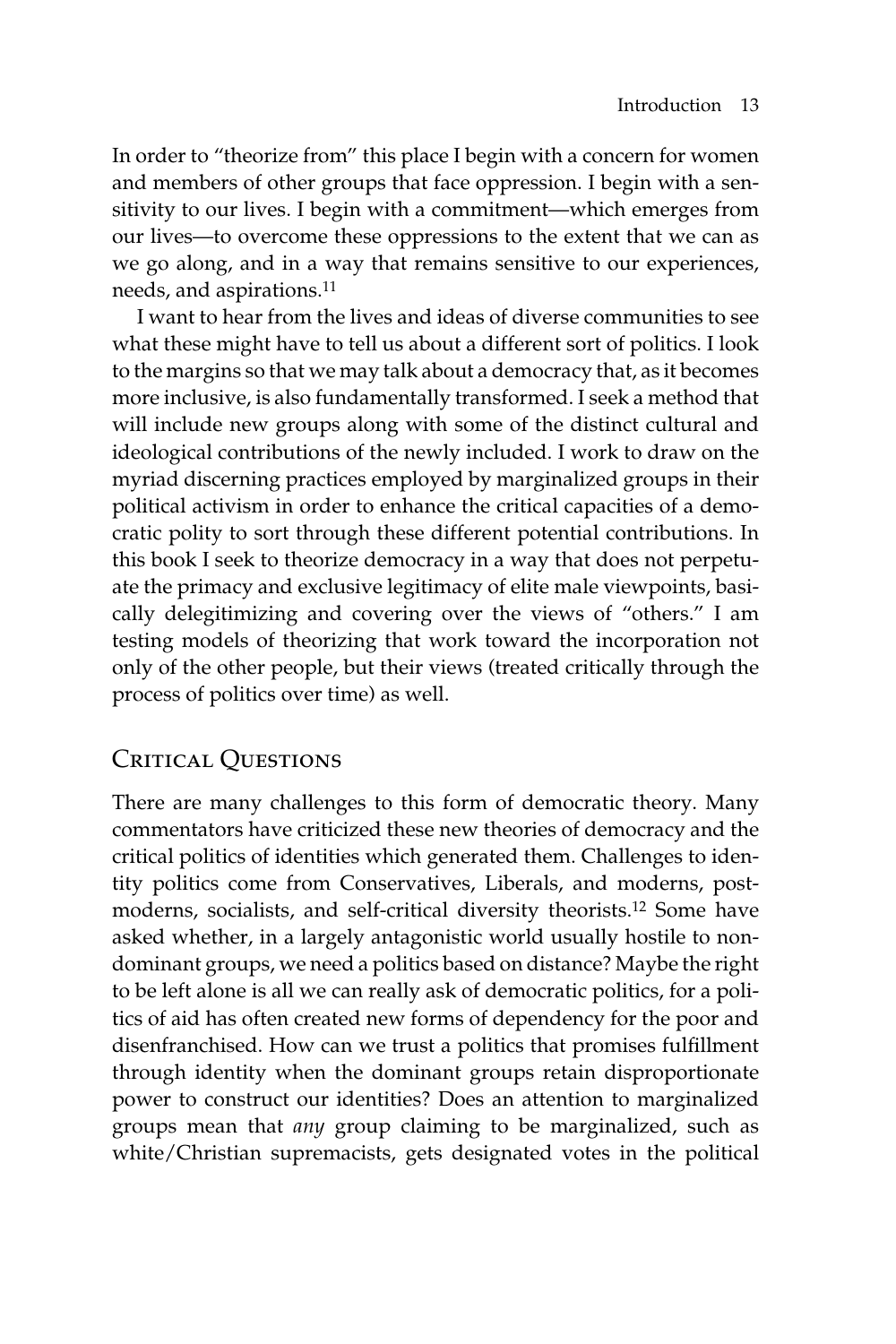process? Aren't we better off, given the fact of inequality, calculating costs and benefits as if we were disembodied selves, making the best of neutrality? Has this new form of thinking generated its own exclusions?

These are significant questions. In the course of this book these different questions will be highlighted. One thing we might want to be careful about is that although we may critique certain practices, we may not always want to simply argue for their opposites. For example, we will ask: if majority rule has historically kept minorities disenfranchised, can a "minoritizing" strategy alone bring about justice? The people who came by boat to the shores of the United States under horrific conditions from Vietnam became a new minority population in this country. Given their history, the circumstances of their arrival, and the clusters of needs for their communities, these Vietnamese immigrants had much work to do in order to establish themselves in the United States. What happened when a vocal portion of U.S. citizens protested the arrival of these Vietnamese refugees, speaking on behalf of the national, majority, interest? Such a new, and small minority does not have a lot of protection in a system governed by majority rule. But would the Vietnamese, and in the long run the country as a whole, be better served with a system that allowed all minorities to make policy on their own behalf? Activists and new democratic theorists must continue to engage with such challenging questions as we develop political praxis and break old modes that history has shown to stifle movements for social justice.

On another note, how can a politics that celebrates diversity make critical claims across communities? Does a democratic politics need to allow space for antidemocratic activities, such as the myriad white/ Christian supremacist Web sites on the Internet or demands from antigovernment militia groups? If attempts to justify an "ethnic cleansing" use appeals to diversity, we must examine how that is possible and enhance our capacities for judging in such cases. The point of talking about a more inclusive theory is not to lose the ability to set limits. It is also not necessarily about saying in advance which particular groups or individuals should be given priority in decision making. The point of developing fluency with this mode of theorizing is to be able to discern different contexts in which respect, recognition, and democratic discussions and practices may be possible and where they are not at any given point. My hope is that the discussion in the following pages will enable participants in the political process to sort through the multilayered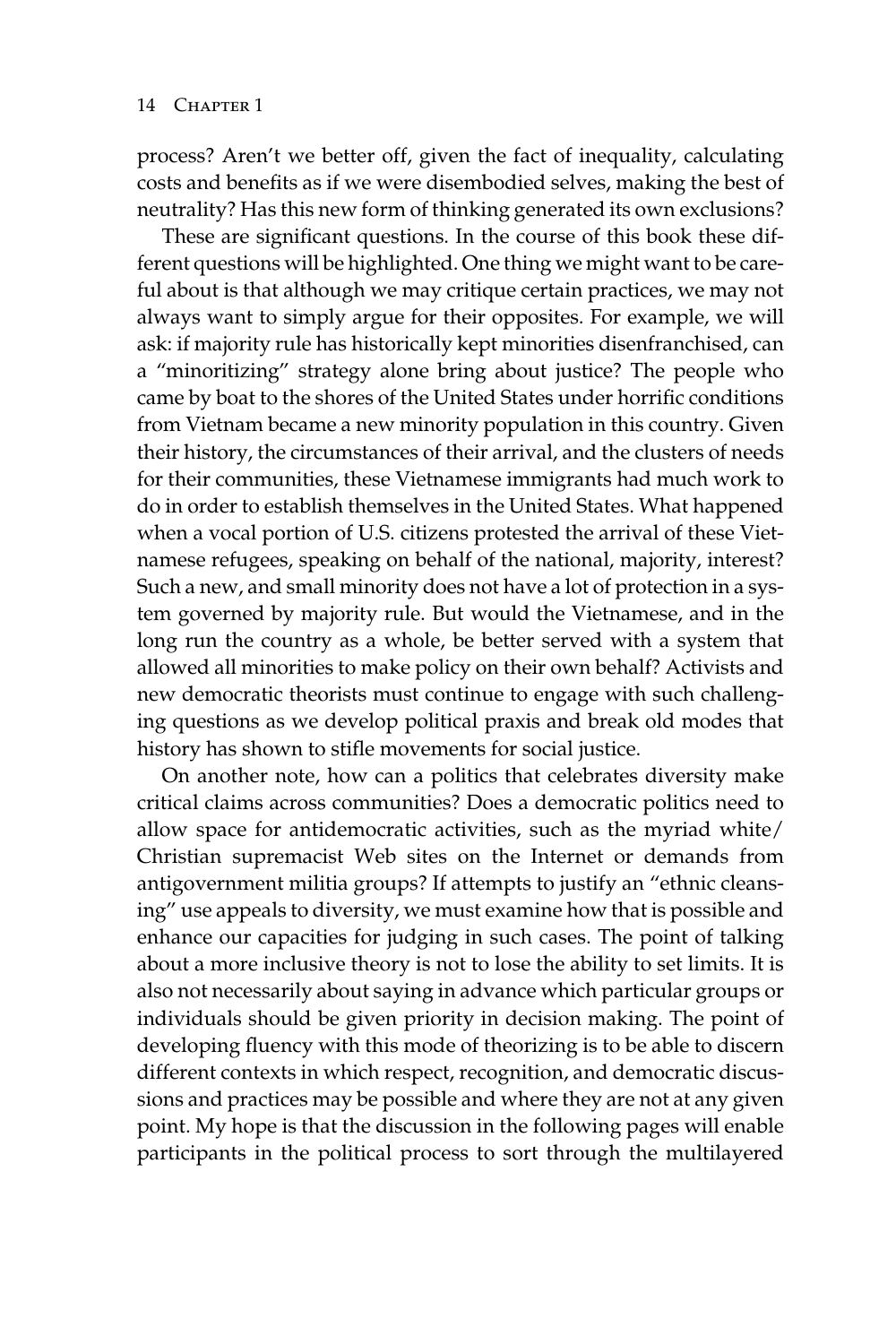aspects of concern in such questions. For now, however, I will attend to an overarching critique presented by others also fundamentally concerned with overcoming oppression, but who find this form of response not only lacking but explicitly problematic.13

The overriding concern with the kind of democratic thought I will be discussing in the following pages is that, although at times called identity politics, it is actually a flight from politics. Some community-based thinkers look to identity and community associations as a retreat from the public world of flux and deliberation. We find some political theorists critiquing the aggressive world of agonistic, or oppositional, politics and referring to communities as harmonious. They caution against the evils of Liberalism<sup>14</sup> and evoke mythic notions of "home," safehavens, in their ideal of community. In this view, multiculturalism is seen by critics as either an historically outmoded form of politics,15 or explicitly as a reactionary foundationalism that developed merely in reaction to the disorientation of modernity. What these critics mean is that ideas of concretely bounded "communities" belong on the trash heap of modernism. They hark back to an imaginary time of essentialist notions of identity and group membership that look cozy but are, instead, oppressive and exclusionary. In the critics' view, multiculturalism is either hopelessly incapable of dealing with the difficulties of (Christian) millennial politics, or dangerously seeking a quiet, firm patch of ground amidst the dizzying superhighway of contemporary culture and knowledge production.

One of the most important articulations of this view comes from Wendy Brown, who argues that "much feminist anti-postmodernism betrays a preference for extra-political terms and practices: for Truth (unchanging, incontestable) over politics (flux, contest, instability); for certainty and security (safety, immutability, privacy) over freedom (vulnerability, publicity); for discoveries (science) over decisions (judgements); for separable subjects armed with established rights and identities over unwieldy and shifting pluralities adjudicating for themselves and their future" (1995, 37). Brown offers a clear critique of identity politics as *ressentiment*, as a politics "drap[ing] itself in powerlessness or dispossession" (1995, 45). Insofar as Brown does not mean to suggest that *ressentiment* is the basis of all leftist politics today, but that we should attend to these problems where they are,16 those who agree with her will find much of interest in this book.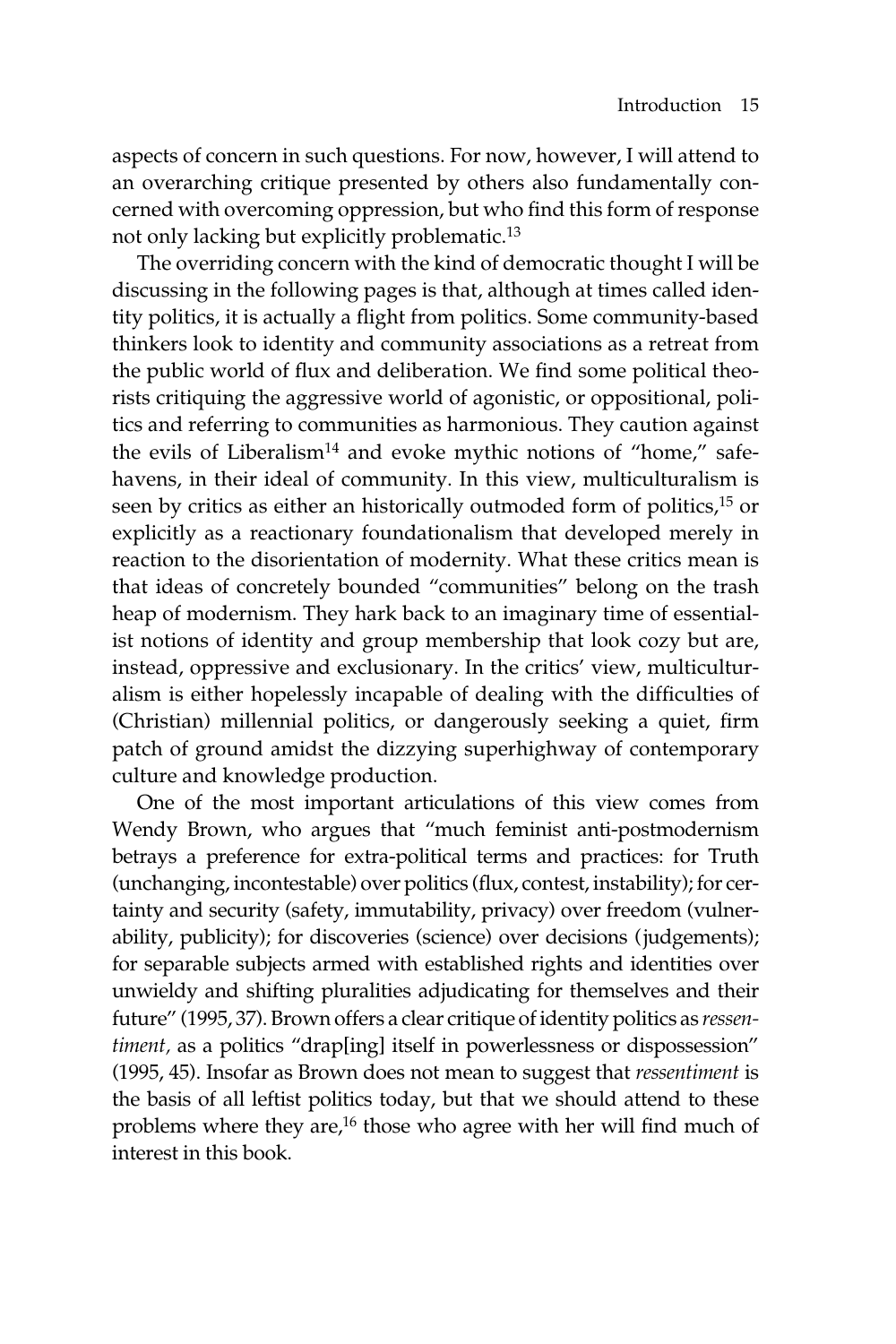#### 16 CHAPTER 1

We can, and must, point to individuals, parts of movements, manifestos, and specific moments in political life that fall into *ressentiment.* At times those who seek freedom may turn toward this (Brown takes the concept from Nietzsche) "politics of reproach, rancor, moralism, and guilt" (1995, 26). In the following pages, however, I also intend to present a different understanding of diversity-based democratic theory that is as much about critique, deconstruction, and opposition as it is about construction and creation. Here we find critical discussion of harm and injury as we also find politics made toward ideals generated within the communal lives of peoples in history. Many women and members of minority communities find their identities and communal attachments empowering sources of political energy and cultural production. Unlike some others, I do not eschew the term multiculturalism. The particular view of it to be presented here is one that is neither explicitly postmodern, nor simply reactionary modernism. I hope to articulate a vision of identity that is multiple, constructed, and changing, even as it has both coherent valence in politics and meaning in people's lives. I will discuss an alternative democratic theory emerging from the margins that does relentlessly critique various forms of power in its incarnations as "possessive," "zero-sum," and the "I know I have power when I can see that I have 'power-over' you" varieties. Rather than "rejecting" power altogether, however, we will see attempts to grapple head-on with it and claim power for liberatory purposes. Rather than balkanization and an a political framework of sentiment, I find in diversity-based politics a certain internal logic of multiplicity and cross-fertilization. Theorizing from that basis leads many to principles and ethics. Moreover, theorizing from that basis leads many back to the drawing board of action when an earlier "great idea" proved disastrous once implemented.

We must address *ressentiment* and a politics of victimization, simplistic notions of home and static conceptualizations. I also find that there is far more to a diversity-based democratic theory.17 As I will argue in the following pages, I find that critique is intricately bound with inspiration. Even songs of lamentation—usually and simultaneously—serve to strengthen. Even art depicting oppression often helps to clarify our emotions and analytic capacities for proactive politics. Discrimination weighs down heavily on the spirit of those targeted, even as historical struggles enliven individuals and communities. Many on the margins clearly recognize that their struggles have helped shape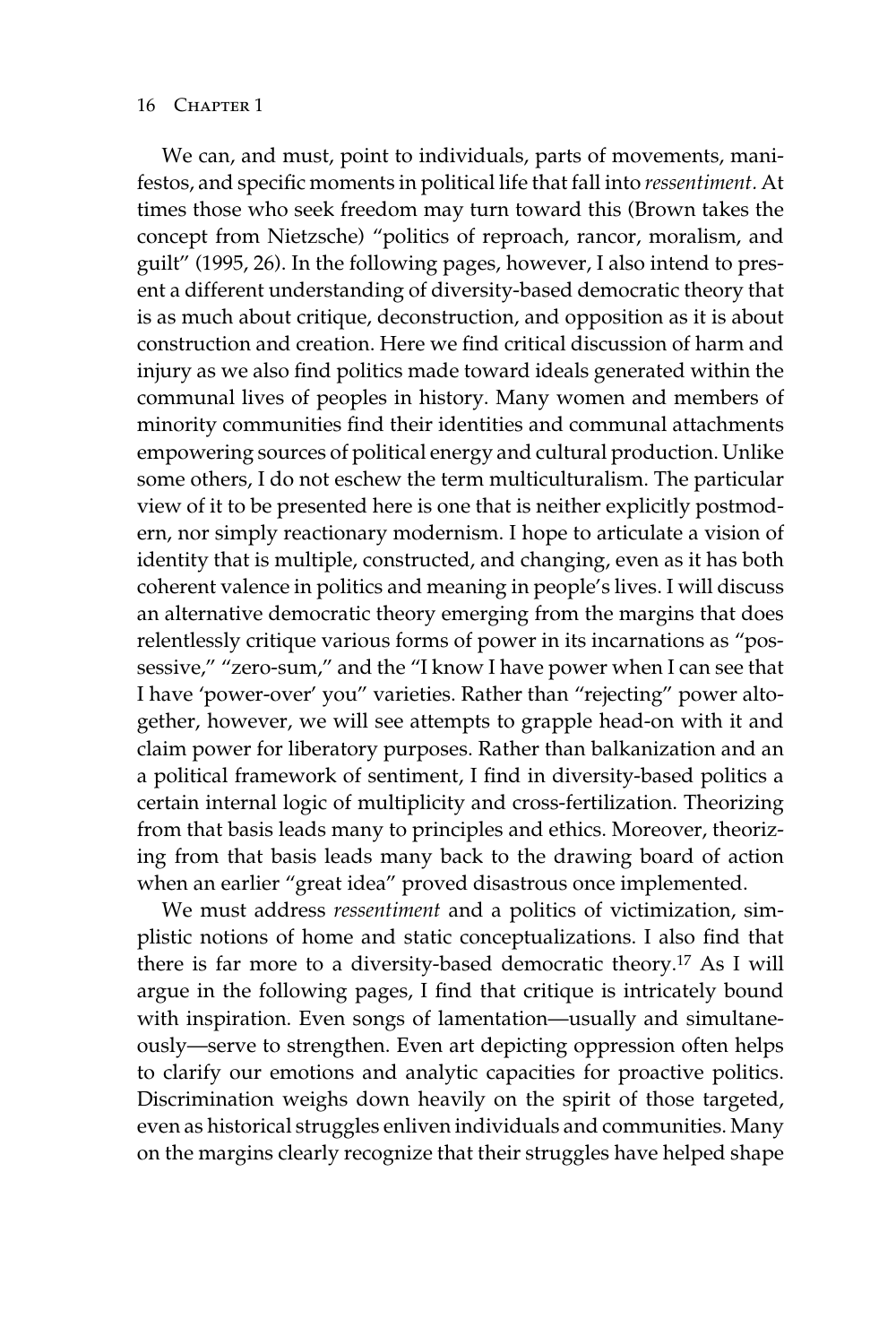what they find to be the richness of their cultures. We also do not want to miss the celebratory and creative aspects of community-based politics. A central reason many fight for the self-determination and dignity of their peoples is because their peoples—their histories, cultures, and ways of knowing—are deemed worth fighting for.

What we often hear from those in marginalized communities with strong ties to their peoples is that "home" is not necessarily a placid, tranquil place. Actually, it is not even the static, serene idea that gives "home" a feeling of refuge for many. Home is often just the place we do a certain kind of wrangling. Sometimes struggling with members of our own communities provides enhanced avenues toward empowerment in comparison to (even similar) work done in a national arena. The wrestling18 we do "at home" in community can often provide us with the skills, encouragement, direction, and voice we need to be effective agents in relation to other community members as well as "outside" in broader spaces for what we hope will be a more democratic politics.

A democratic theory grounded in cultural diversity seeks out insights and alternatives from myriad groups and their experiences in history. There are alternatives to rational, bureaucratic modes of welfare reformism as a model for progressive politics. In this light, some have even pointed to "enchantment." Here, artists and theorists explicitly critique the mechanistic view of politics and life that modernism promotes and that informs the postmodern critique of "multiculturalism" as a singular endeavor which amounts simply to a politics of *ressentiment*. <sup>19</sup> As we will discuss in later chapters, I will position aspects of what is often called multiculturalism as a diversity-based democratic theory that frequently moves out of the modernist/postmodernist impasse in academic writings with respect to politics.20

This is not to claim that activists have discovered an escape from cooptation and commodification. To assume this is to assume there is some radical Archimedean point, a site outside the configuration of our social constructions that is pure democracy and mutual deliberation. New, radical democratic theory needs no such outside point to do its work. So, how do we go about pursuing democratic alternatives in the midst of a messy political reality? The role of political theory here is to help us clarify the ideas we use and work from in our political lives. The premise of this book is that, the clearer we can get about the basic parameters of the new form of diversity-based democratic theory, the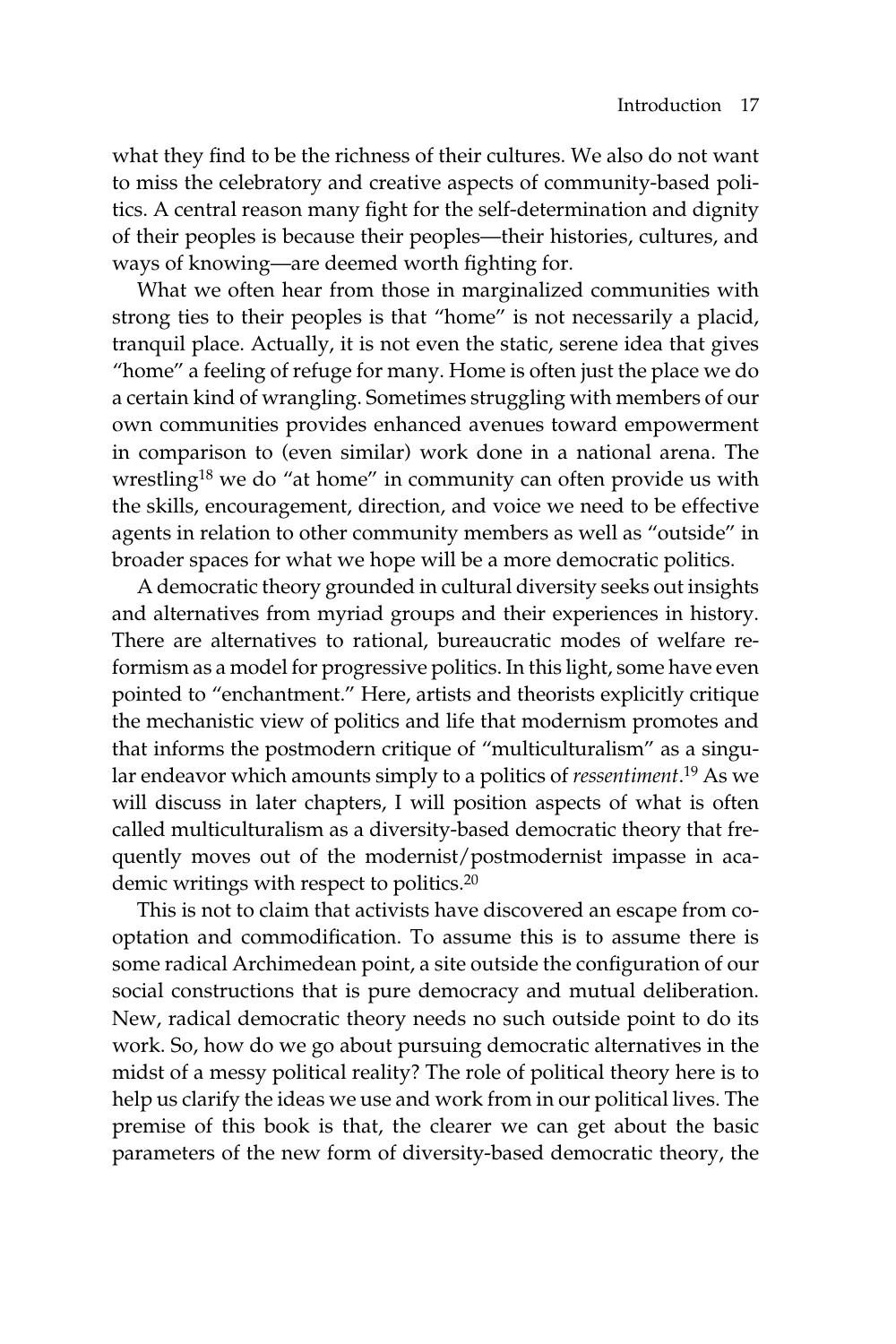better we will be able to work effectively in the face of the challenges described above. For example if we prioritize overcoming oppression in our understanding of politics, we find that we must vigilantly explore the multifaceted nature and networks of oppression, both historical and current. Diversity, as it has been foregrounded by grassroots activists and academics, can keep us attuned to the power of identity, of naming ourselves, of recognition and needs as politically important categories. Many progressives in the academy and on the streets are thus exploring new strategies and methods for democratic politics, and new places to push questions of social justice. In the process they are developing new understandings of citizenship and national membership as relationships with transformative power, responsibilities, and benefits. Out of such praxis they are creating new forms of democratic theory that must be tested continually. In setting out the basic concepts and debates arising in diversity-based politics, I hope that this book can help us organize our ideas, more effectively plan our engagements, and honestly grapple with the challenges and critiques as they arise.

## Chapter Outlines

In order to present a concise and coherent account of this form of democratic thought as it is emerging in the United States, this book examines the questions of the who, what, when, where, why, and how of contemporary democratic theorizing from the margins.

#### *Chapter 2. When: History*

The next chapter will introduce this emergent democratic theory in terms of the history of new social movements and the development of political ideas so that readers have a clear sense of *when,* historically, this form of democratic theory arrives as a significant force. Looking to the shift from what some have referred to as the "old left to the new left," the theory is contextualized as emerging in a cross between developments within international Marxism and traditional (U.S.) American democratic thought, and differing in certain significant respects from the French postmodernism.

#### *Chapter 3. Who: Identity*

Chapter Three will examine identity as a category of political experience to clarify debates about *who* constitutes "the people" in this new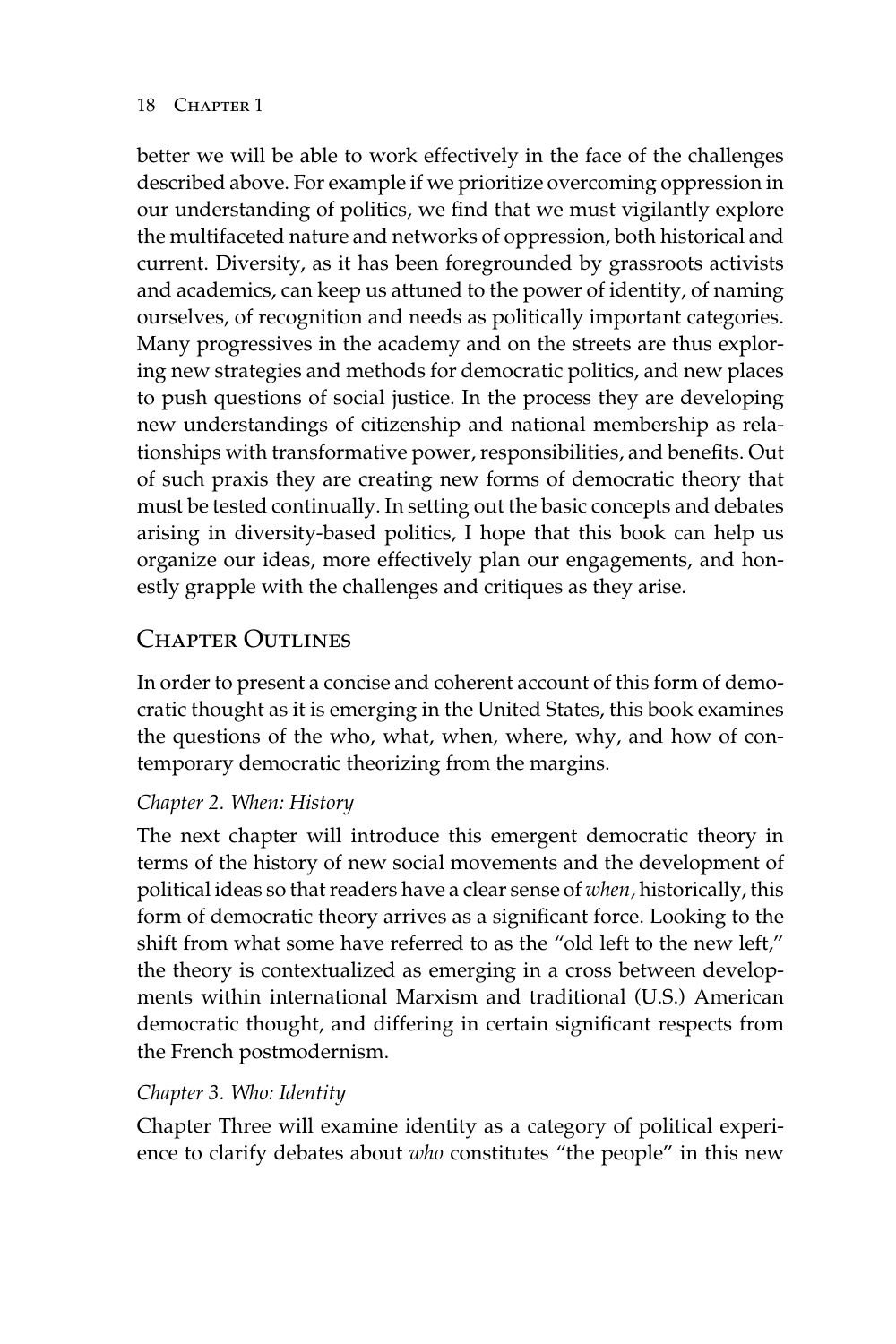way of thinking about democracy, touted as a system of governance by, for, and of "the people." New political views of identity will be explicated through a comparison with other philosophical approaches such as postmodernism, Marxism, and modernism more broadly.

### *Chapter 4. What: Recognition*

"*What* is it that those involved in a politics of identity are after?" will be the central question of Chapter Four. When viewed from the margins, a primary goal of politics is understood to be overcoming oppression. An analysis of such a view leads to an examination of a politics of recognition and of other aspects of politics when the "goods" of democracy are not viewed as commodities, or products to be possessed and therefore distributed by a (perhaps even generous) central authority structure. This conceptual base leads theorists to redefine central concepts in Western democratic thought, such as freedom, justice, and equality.

### *Chapter 5. Why: Rethinking Universals and Particulars*

In the fifth chapter I will address the *why* question: why do we engage in politics? Here I offer a critique of self-interest as a dominant understanding of political motivation in Western-style democracies. I address alternatives to this mode and make an argument for breaking down the rigid boundaries democratic thinkers find between selfish and altruistic motivations. As the debate has historically occurred under the auspices of citizenship, I look closely at democratic ideas about citizens, even as I seek a politics inclusive of all members of a democratic polity, citizens or not.

#### *Chapter 6. Where: Multiple Publics*

Moving to the *where* of this diversity-based democratic theory, Chapter Six will look to multiple and subaltern (alternative local and subnational) public spaces as the site(s) of this new politics. In addition, using insights from the field of geography, I examine democratic concerns for the relationships between these sites and among subgroups within new sites. Here we will need to challenge our understandings of community itself. Despite the growing ability to see the United States at large as a complex multicultured society, problematic assumptions of homogeneity still find their way into conceptions of the subcommunities constituting the larger mosaic. A more dialectical approach to the-